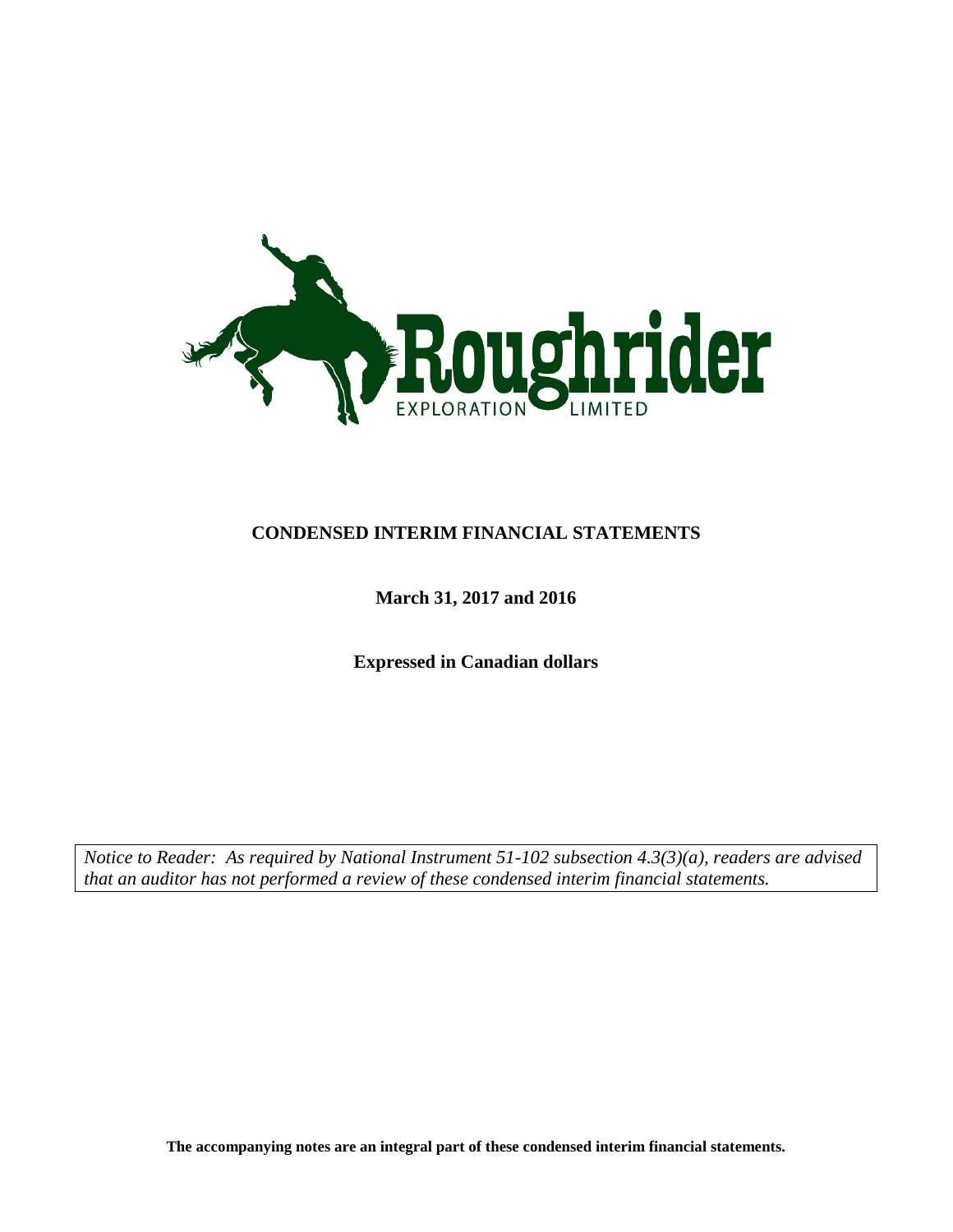### **CONDENSED INTERIM STATEMENTS OF FINANCIAL POSITION**

*Expressed in Canadian Dollars Unaudited – Prepared by Management*

|                                                                                           | March 31,<br>2017                                | December 31,<br>2016                                   |
|-------------------------------------------------------------------------------------------|--------------------------------------------------|--------------------------------------------------------|
| <b>ASSETS</b>                                                                             |                                                  |                                                        |
| <b>Current assets</b><br>Cash and cash equivalents<br>Receivables<br>Prepaid expenses     | \$<br>409,854<br>3,851<br>8,067<br>421,772       | $\mathcal{S}$<br>476,425<br>36,404<br>7,857<br>520,686 |
| <b>Non-current assets</b><br>Exploration property acquisition costs (Note 4)              | \$<br>1,201,103<br>1,622,875                     | 1,196,112<br>$\mathbb{S}$<br>1,716,798                 |
| <b>LIABILITIES AND SHAREHOLDERS' EQUITY</b>                                               |                                                  |                                                        |
| <b>Current liabilities</b><br>Accounts payable and accrued liabilities (Note 7)           | \$<br>119,658                                    | $\mathbb{S}$<br>112,394                                |
| <b>Non-current liabilities</b><br>Flow-through premium (Note 5)                           | 48,993<br>168,651                                | 51,010<br>163,404                                      |
| <b>Shareholders' equity</b><br>Capital stock (Note 6)<br>Other equity reserves<br>Deficit | 4,283,900<br>511,418<br>(3,341,094)<br>1,454,224 | 4,274,221<br>511,418<br>(3,232,245)<br>1,553,394       |
|                                                                                           | \$<br>1,622,875                                  | 1,716,798<br>$\mathbb{S}$                              |

Nature and continuance of operations (Note 1) Related party transactions (Note 7) Subsequent event (Note 11)

### **On behalf of the Board of Directors on May 29, 2017**

*Signed "Scott Gibson" Signed "Alex Heath"*

Director Director Director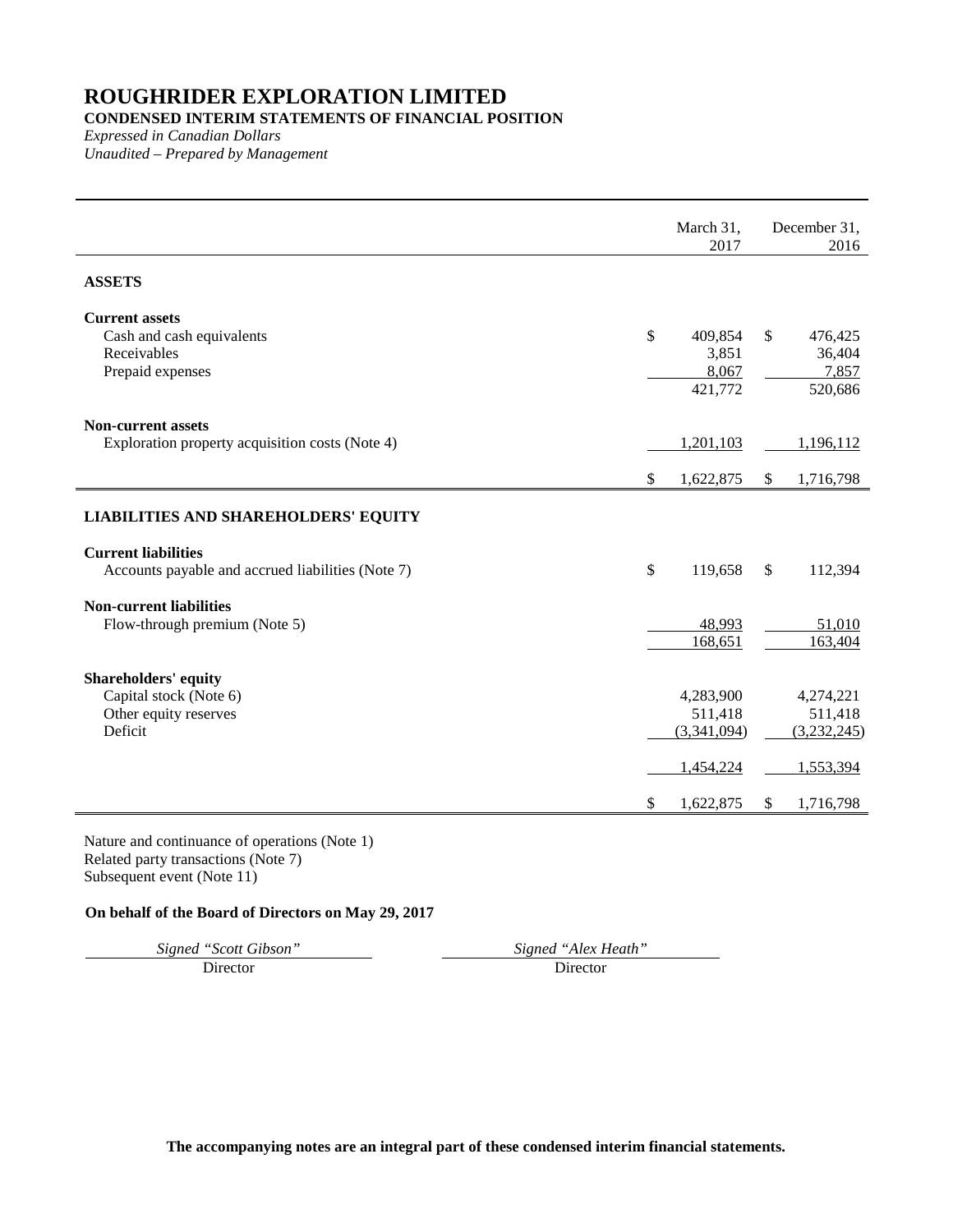### **ROUGHRIDER EXPLORATION LIMITED CONDENSED INTERIM STATEMENTS OF LOSS AND COMPREHENSIVE LOSS FOR THE THREE MONTHS ENDED MARCH 31**

*Expressed in Canadian Dollars*

*Unaudited – Prepared by Management*

|                                                                                                                                                          | 2017                                                        |               | 2016                                                  |
|----------------------------------------------------------------------------------------------------------------------------------------------------------|-------------------------------------------------------------|---------------|-------------------------------------------------------|
| Exploration expenses (Note 4 and 7)<br>Filing fees<br>Flow-through premium recovery (Note 5)<br>Interest income<br>Marketing (Note 7)<br>Office expenses | \$<br>12,102<br>4,359<br>(2,017)<br>(98)<br>11,673<br>5,594 | S             | 13,000<br>3,401<br>(1,625)<br>(409)<br>4,275<br>7,659 |
| Professional fees<br>Salaries and personnel costs (Note 7)<br>Share-based compensation (Note 6)                                                          | 15,408<br>61,828                                            |               | 4,437<br>58,126<br>12,000                             |
| Loss and comprehensive loss for the period                                                                                                               | \$<br>(108, 849)                                            | <sup>\$</sup> | (100, 864)                                            |
| Basic and diluted loss per common share                                                                                                                  | (0.00)                                                      | -S            | (0.00)                                                |
| Weighted average number of common shares outstanding                                                                                                     | 36,563,646                                                  |               | 23,407,790                                            |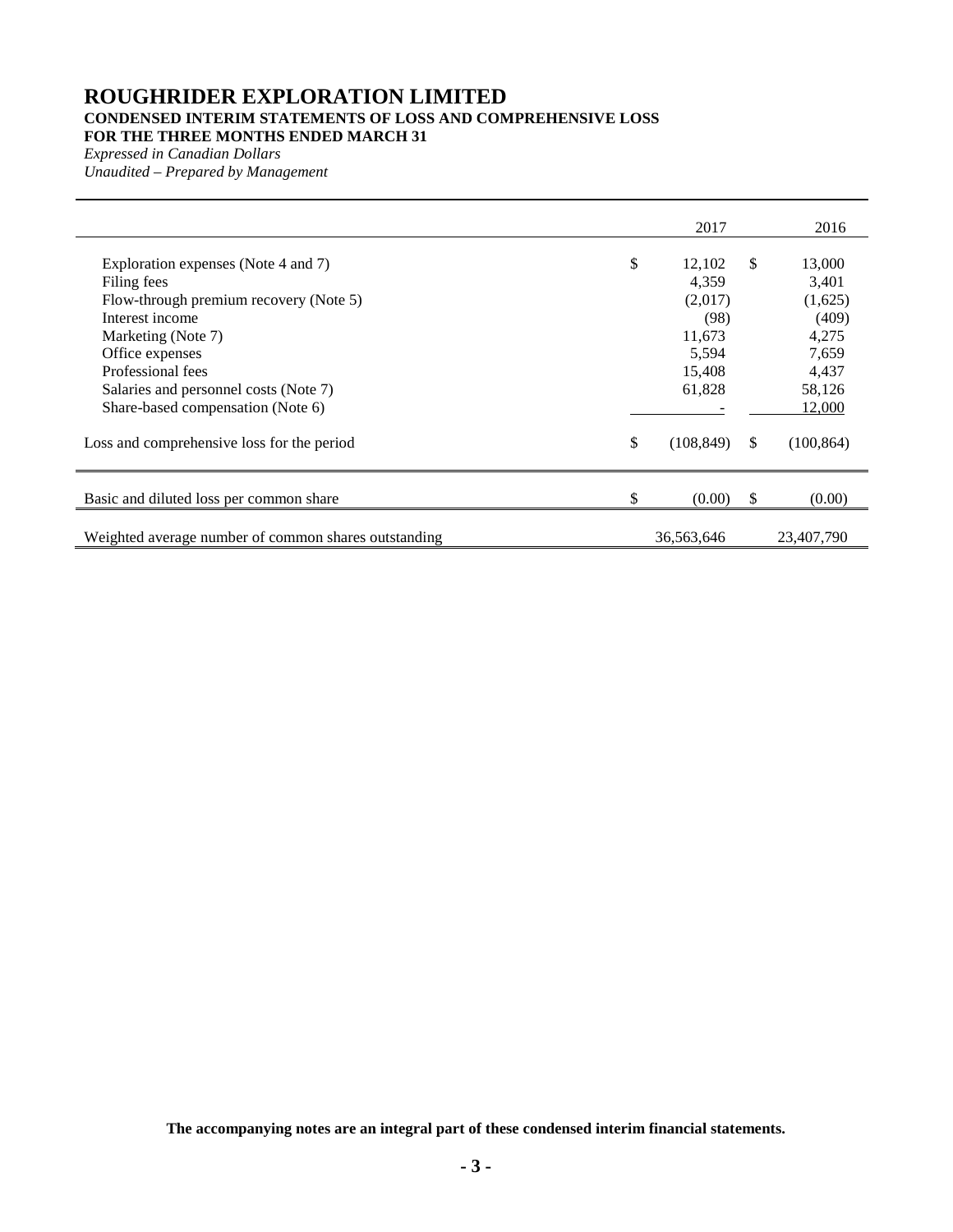### **CONDENSED INTERIM STATEMENT OF CHANGES IN SHAREHOLDERS' EQUITY**

*Expressed in Canadian Dollars*

*Unaudited – Prepared by Management*

|                                                                       |                            | <b>Capital Stock</b> |                                                  |                |                               |
|-----------------------------------------------------------------------|----------------------------|----------------------|--------------------------------------------------|----------------|-------------------------------|
|                                                                       | Number of<br><b>Shares</b> | Amount               | <b>Other</b><br><b>Equity</b><br><b>Reserves</b> | <b>Deficit</b> | <b>Total</b><br><b>Equity</b> |
| Balance, December 31, 2015                                            | 23,043,782                 | \$3,582,382          | \$453,782                                        | \$(2,702,074)  | \$1,334,090                   |
| Private placement<br>Issuance costs<br>Warrants issued                | 1,035,147                  | 72,460<br>(3,371)    | (2,548)                                          |                | 72,460<br>(5,919)             |
| with private placement<br>Share-based payments<br>Loss for the period |                            | (31,200)             | 32,500<br>12,000                                 | (100, 864)     | 1,300<br>12,000<br>(100, 864) |
| Balance, March 31, 2016                                               | 24,078,929                 | \$3,620,271          | \$495,734                                        | \$(2,802,938)  | \$1,313,067                   |
| Balance, December 31, 2016                                            | 36, 374, 757               | \$4,274,221          | \$511,418                                        | \$(3,232,245)  | \$1,553,394                   |
| Private placement<br>Issuance costs<br>Loss for the period            | 200,000<br>--              | 10,000<br>(321)      |                                                  | (108, 849)     | 10,000<br>(321)<br>(108, 849) |
| Balance, March 31, 2017                                               | 36,574,757                 | \$4,283,900          | \$511,418                                        | \$(3,341,094)  | \$1,454,224                   |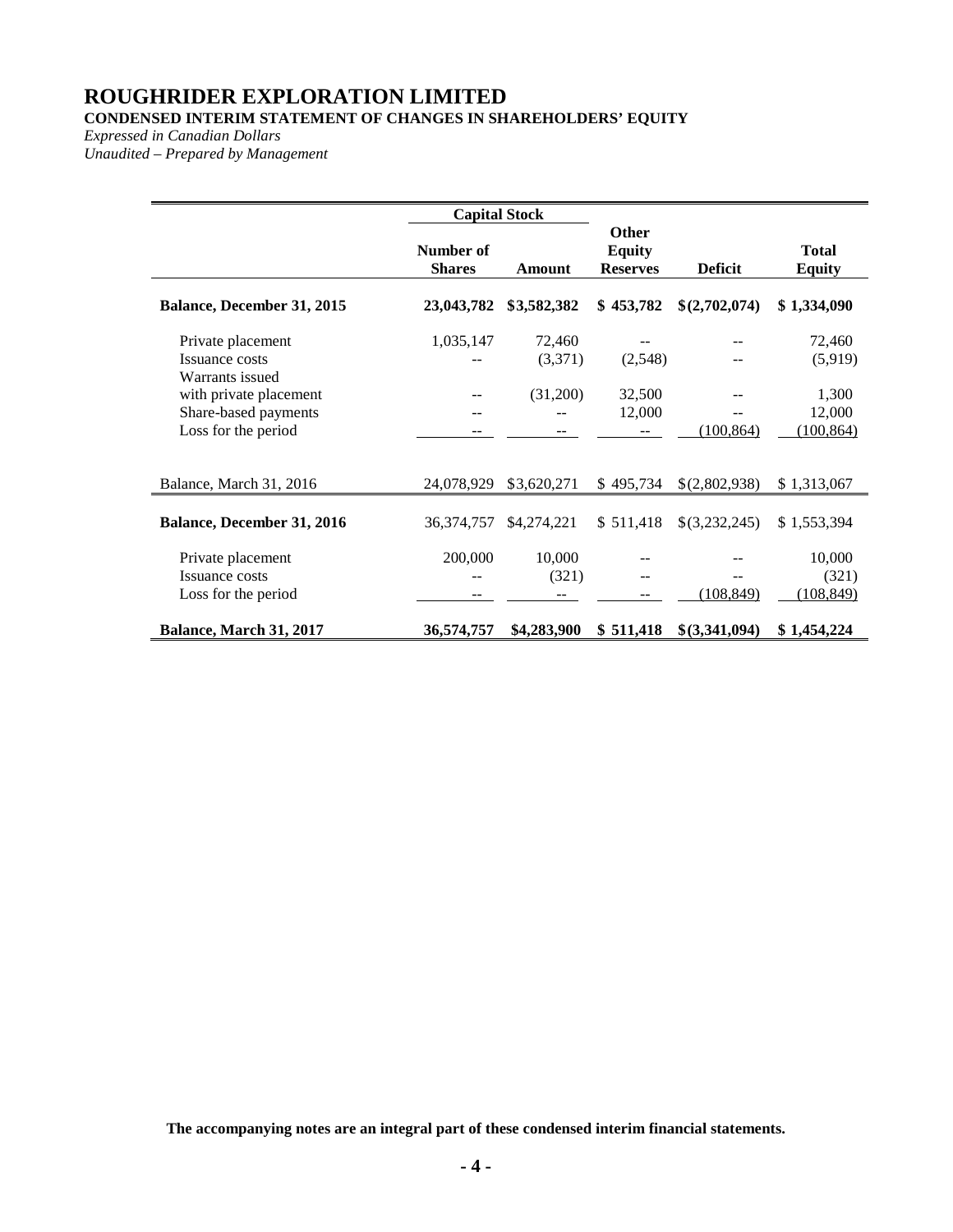### **ROUGHRIDER EXPLORATION LIMITED CONDENSED INTERIM STATEMENTS OF CASH FLOWS FOR THE THREE MONTHS ENDED MARCH 31**

*Expressed in Canadian Dollars*

*Unaudited – Prepared by Management*

|                                                                                                                   | March 31,<br>2017    | March 31,<br>2016    |
|-------------------------------------------------------------------------------------------------------------------|----------------------|----------------------|
| <b>OPERATING ACTIVITIES</b>                                                                                       |                      |                      |
| Loss for the period                                                                                               | \$(108, 849)         | \$(100, 864)         |
| Items not affecting cash:                                                                                         |                      |                      |
| Flow-through premium recovery (Note 5)                                                                            | (2,017)              | (1,625)              |
| Share-based compensation                                                                                          |                      | 12,000               |
| Changes in non-cash working capital items:                                                                        |                      |                      |
| Receivables                                                                                                       | 32,553               | (157)                |
| Prepaid expenses<br>Accounts payable and accrued liabilities                                                      | (210)<br>7,264       | (1,400)<br>(47, 955) |
|                                                                                                                   |                      |                      |
| Net cash used in operating activities                                                                             | (71,259)             | (44,091)             |
| <b>INVESTING ACTIVITIES</b>                                                                                       |                      |                      |
| Additions of mineral properties                                                                                   | (4,991)              |                      |
|                                                                                                                   |                      |                      |
| Net cash used in investing activities                                                                             | (4,991)              |                      |
| <b>FINANCING ACTIVITIES</b>                                                                                       |                      |                      |
| Repayment of loans                                                                                                |                      | (22, 460)            |
| Shares and warrants issued in private placements                                                                  | 10,000               | 72,460               |
| Share issue costs                                                                                                 | (321)                | (4,619)              |
| Net cash generated through financing activities                                                                   | 9,679                | 45,381               |
|                                                                                                                   |                      |                      |
| Increase (decrease) in cash and cash equivalents for the period                                                   | (66, 571)            | 1,290                |
| Cash and cash equivalents, beginning of period                                                                    | 476,425              | 375,102              |
| Cash and cash equivalents, end of period                                                                          | \$409,854            | \$376,392            |
|                                                                                                                   |                      |                      |
| Cash and cash equivalents consists of:                                                                            |                      |                      |
| Cash                                                                                                              | \$<br>59,854         | \$151,392            |
| Cashable guaranteed investment certificate issued by a Canadian bank                                              | 350,000<br>\$409,854 | 225,000<br>\$376,392 |
|                                                                                                                   |                      |                      |
| Cash paid during the period for interest and taxes                                                                | \$<br>$-$            | \$<br>680            |
|                                                                                                                   |                      |                      |
| Non-cash transactions affecting cash flows from investing and financing activities:<br>Finder's warrant valuation | \$<br>--             | \$<br>2,570          |
|                                                                                                                   |                      |                      |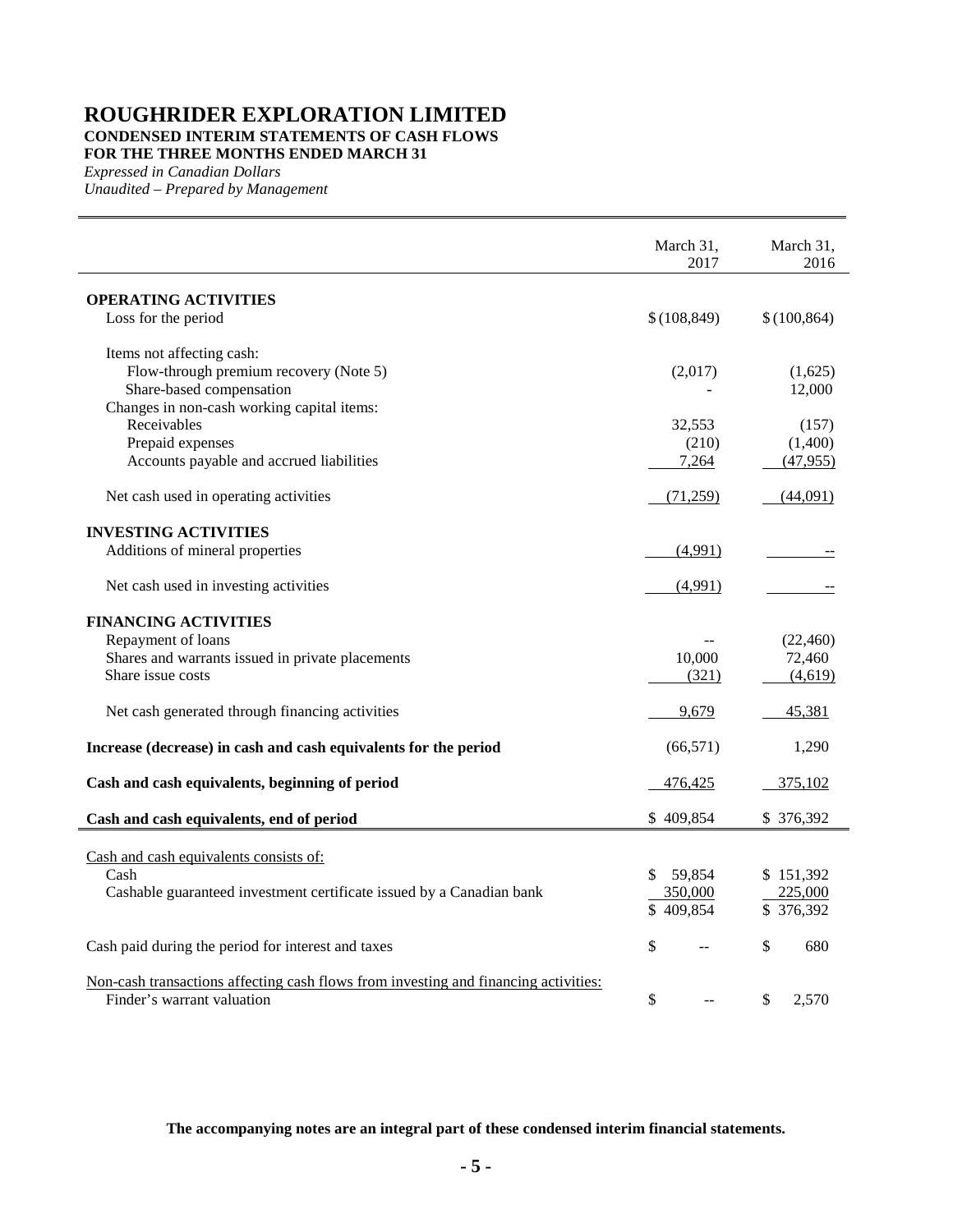NOTES TO THE CONDENSED INTERIM FINANCIAL STATEMENTS For the three months ended March 31, 2017 *Expressed in Canadian Dollars Unaudited – Prepared by Management*

#### **1. NATURE AND CONTINUANCE OF OPERATIONS**

Roughrider Exploration Limited ("Roughrider" or the "Company") was incorporated on December 7, 2011 under the *British Columbia Business Corporations Act*. The Company is listed on the TSX Venture Exchange as a Tier 2 Mining Issuer. The principal business of the Company is the exploration and evaluation of mineral properties. The principal focus of the Company is exploring the Genesis property, a uranium project located to the northeast of the Athabasca Basin in Saskatchewan.

The address of the Company's head office is Suite 420 – 625 Howe Street, Vancouver, British Columbia, Canada V6C 2T6. The address of the Company's registered office is 2500 – 700 West Georgia Street, Vancouver, British Columbia, Canada V7Y 1B3.

These financial statements have been prepared in accordance with International Financial Reporting Standards ("IFRS") with the assumption that the Company will be able to realize its assets and discharge its liabilities in the normal course of business rather than through a process of forced liquidation. The financial statements do not include adjustments to amounts and classifications of assets and liabilities that might be necessary should the Company be unable to continue operations.

The Company has no source of revenue, has an accumulated deficit of \$3,341,094 at March 31, 2017, and expects to incur further losses in order to explore its mineral properties. These factors cast significant doubt upon the Company's ability to continue as a going concern and, therefore suggest that the Company may be unable to realize its assets and discharge its liabilities in the normal course of business.

The Company's continuing operations are dependent upon its ability to obtain sufficient financing to explore the Genesis property, and upon the successful exploration and development or sale of the Company's exploration projects. Although the Company has been successful in obtaining financing to begin this process, there is no assurance that it will be able to obtain adequate financing in the future, or that such financing will be on terms that are advantageous to the Company.

#### **2. BASIS OF PREPARATION**

These condensed interim financial statements, including comparatives, have been prepared using accounting policies consistent with IFRS applicable to the preparation of interim financial statements as issued by the International Accounting Standards Board ("IASB") including International Accounting Standard ("IAS") 34 Interim Financial Reporting, and are consistent with interpretations by the International Financial Reporting Interpretations Committee ("IFRIC") which were effective as of May 29, 2017, the date the Board of Directors authorized these financial statements for issuance.

The preparation of these condensed interim financial statements required management to make certain estimates, judgments and assumptions that affect the reported amounts of assets and liabilities at the date of the condensed interim financial statements. Actual results could differ from these estimates. Critical estimates and judgments are discussed more fully in the Company's audited financial statements for the period ended December 31, 2016.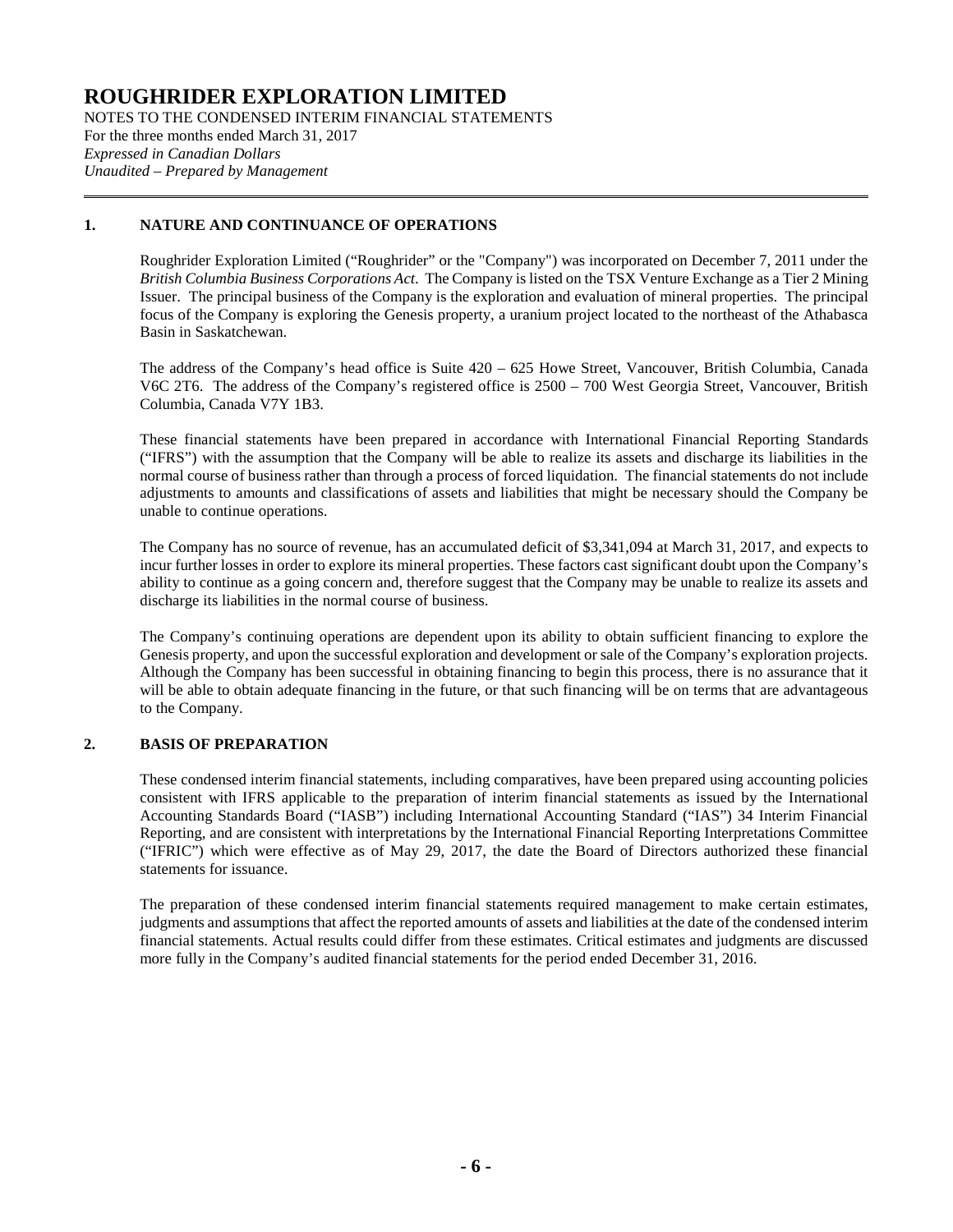NOTES TO THE CONDENSED INTERIM FINANCIAL STATEMENTS For the three months ended March 31, 2017 *Expressed in Canadian Dollars Unaudited – Prepared by Management*

#### **3. SIGNIFICANT ACCOUNTING POLICIES**

#### **a. Basis of presentation**

These condensed interim financial statements are expressed in Canadian dollars, the Company's functional and presentation currency, the currency of the primary economic environment in which it operates. These condensed interim financial statements have been prepared on a historical cost basis, except for financial instruments classified as *financial instruments at fair value through profit and loss*, which are stated at their fair value. In addition, these condensed interim financial statements have been prepared using the accrual basis of accounting except for cash flow information.

Accounting policies used in the preparation of these financial statements are consistent with those described in the Company's audited annual financial statements for the period ended December 31, 2016.

#### **b. Recent accounting pronouncements**

For the Company's year ended December 31, 2018:

*IFRS 7, Financial Instruments: Disclosures* amendment requires additional disclosures on transition from IAS 39 and IFRS 9, and will be effective for the Company's year ended December 31, 2018.

*IFRS 9, Financial Instruments* introduces the new requirements for the classification, measurement and de-recognition of financial assets and financial liabilities. Specifically, *IFRS 9* requires all recognized financial assets that are within the scope of *IAS 39 Financial Instruments: Recognition and Measurement* to be subsequently measured at amortized cost or fair value. The amendment also introduces a third measurement category for financial assets: fair value through other comprehensive income, and includes a single, forward-looking 'expected loss' impairment model. These amendments will be effective for the Company's year ended December 31, 2018.

*IFRS 15, Revenue from Contracts with Customers:* This new standard establishes a new control-based revenue recognition model which could change the timing of revenue recognition.

#### For the Company's year ended December 31, 2019:

*IFRS 16, Leases:* This new standard eliminates the classification of leases as either operating leases or finance leases and introduces a single lessee accounting model which requires the lessee to recognize assets and liabilities for all leases with a term of longer than 12 months.

The Company is in the process of assessing the impact of the upcoming changes in accounting standards.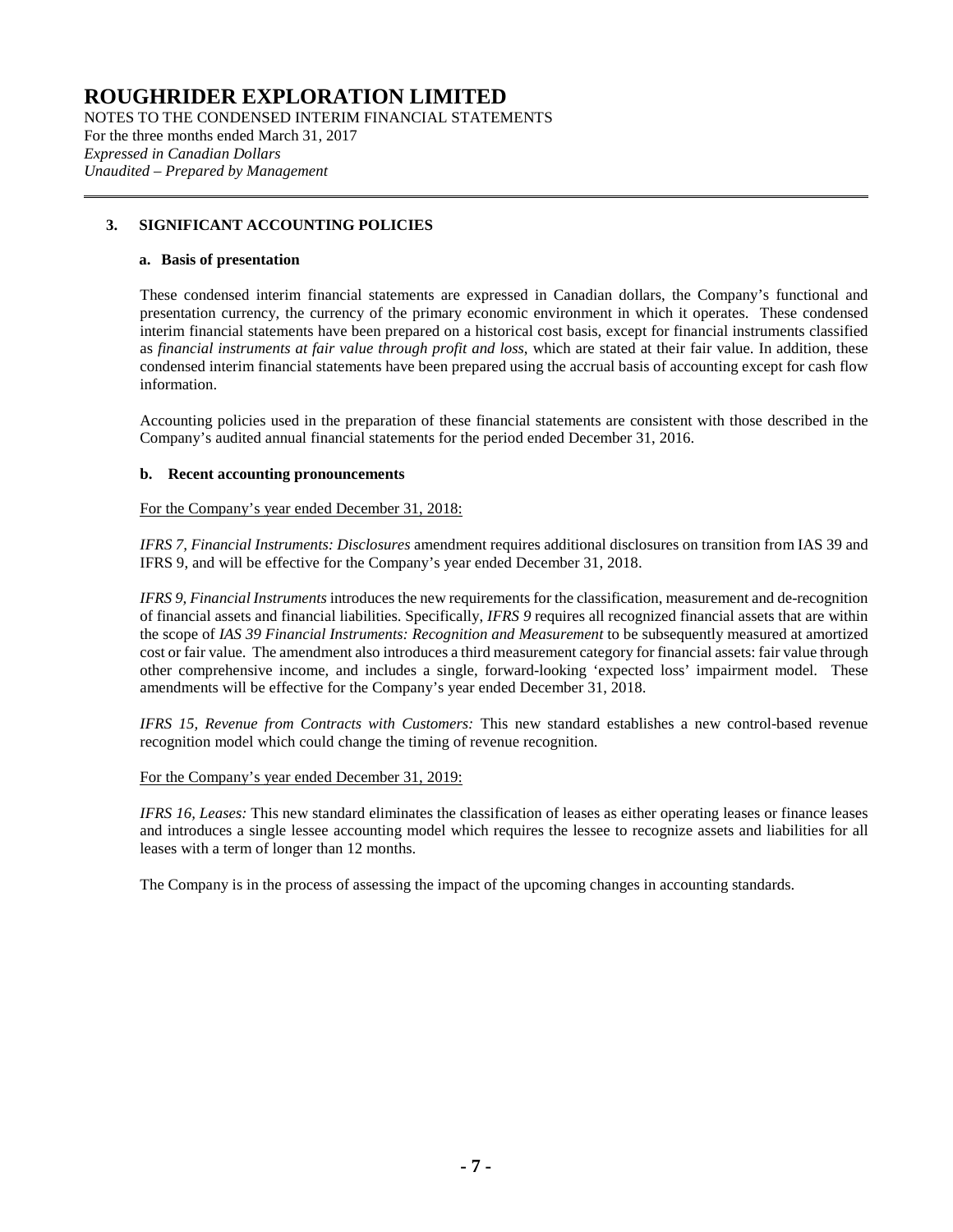NOTES TO THE CONDENSED INTERIM FINANCIAL STATEMENTS For the three months ended March 31, 2017 *Expressed in Canadian Dollars Unaudited – Prepared by Management*

#### <span id="page-7-0"></span>**4. EXPLORATION PROPERTY**

#### **a. Acquisition costs**

|                                | Genesis<br>property | Other Canadian<br>properties | Total       |
|--------------------------------|---------------------|------------------------------|-------------|
| Balance, December 31, 2015     | \$1,009,827         | \$11,489                     | \$1,021,316 |
| Share payment                  | 186,285             |                              | 186,285     |
| Write-off of acquisition costs |                     | (11, 489)                    | (11, 489)   |
| Balance, December 31, 2016     | \$1,196,112         | S<br>--                      | \$1,196,112 |
| Staking costs                  | --                  | 4.991                        | 4.991       |
| Balance, March 31, 2017        | \$1,196,112         | 4.991                        | \$1,201,103 |

#### *Genesis property*

On July 16, 2014, the Company entered into an option agreement, subsequently amended, with Kivalliq Energy Corp, ("Kivalliq") under which Roughrider may earn up to an 85% interest in Kivalliq's "Genesis" uranium project (the "Genesis property").

Under the terms of the amended option agreement, the Company may earn an initial 50% interest by making cash payments, incurring expenditures, and issuing shares as follows:

|                                        | Payments         | Expenditures       | Common shares |
|----------------------------------------|------------------|--------------------|---------------|
| On the effective date of the agreement | $$125,000^{(1)}$ | N/A                | 1,969,828(1)  |
| On or before December 31, 2014         | N/A              | $$1,000,000^{(1)}$ | N/A           |
| On signing of the amending agreement   | $$400,000^{(1)}$ | N/A                | N/A           |
| On or before August 31, 2016           | N/A              | N/A                | 1,969,828(4)  |
| On or before August 31, 2017           | $$175,000^{(2)}$ | \$1,100,000        | N/A           |
| Total                                  | \$700,000        | $$2,100,000^{(3)}$ | 3,939,656     |

(1) This amount has been paid, this expenditure incurred, or these shares issued as of December 31, 2015.

(2) This amount may be paid either in cash or in shares, at Roughrider's election.

 $^{(3)}$  As of March 31, 2017, the Company has incurred expenditures of \$1,904,000 including GST, as allowed under the amended option agreement.

(4) These shares have been issued as of December 31, 2016.

The Company may acquire a further 35% interest (for an aggregate 85% interest) by making cash payments, incurring expenditures, and issuing shares as follows:

|                              | Payments          | Expenditures | Common shares |
|------------------------------|-------------------|--------------|---------------|
| On or before August 31, 2018 | $$250,000^{(1)}$$ | N/A          | N/A           |
| On or before August 31, 2019 | $$450,000^{(1)}$  | \$2,500,000  | N/A           |

 $\overline{^{(1)}}$  This amount may be paid either in cash or in shares, at Roughrider's election.

During the year ended December 31, 2016, Roughrider acquired additional claims within the boundary of the Genesis project for the issuance of 75,000 common shares, valued at \$9,000, and the creation of a 2% net smelter returns royalty ("NSR") on production from the area covered by the licences. The NSR may be reduced to 1% by the payment of \$500,000 within six months of publishing a feasibility study incorporating the area covered by the licences.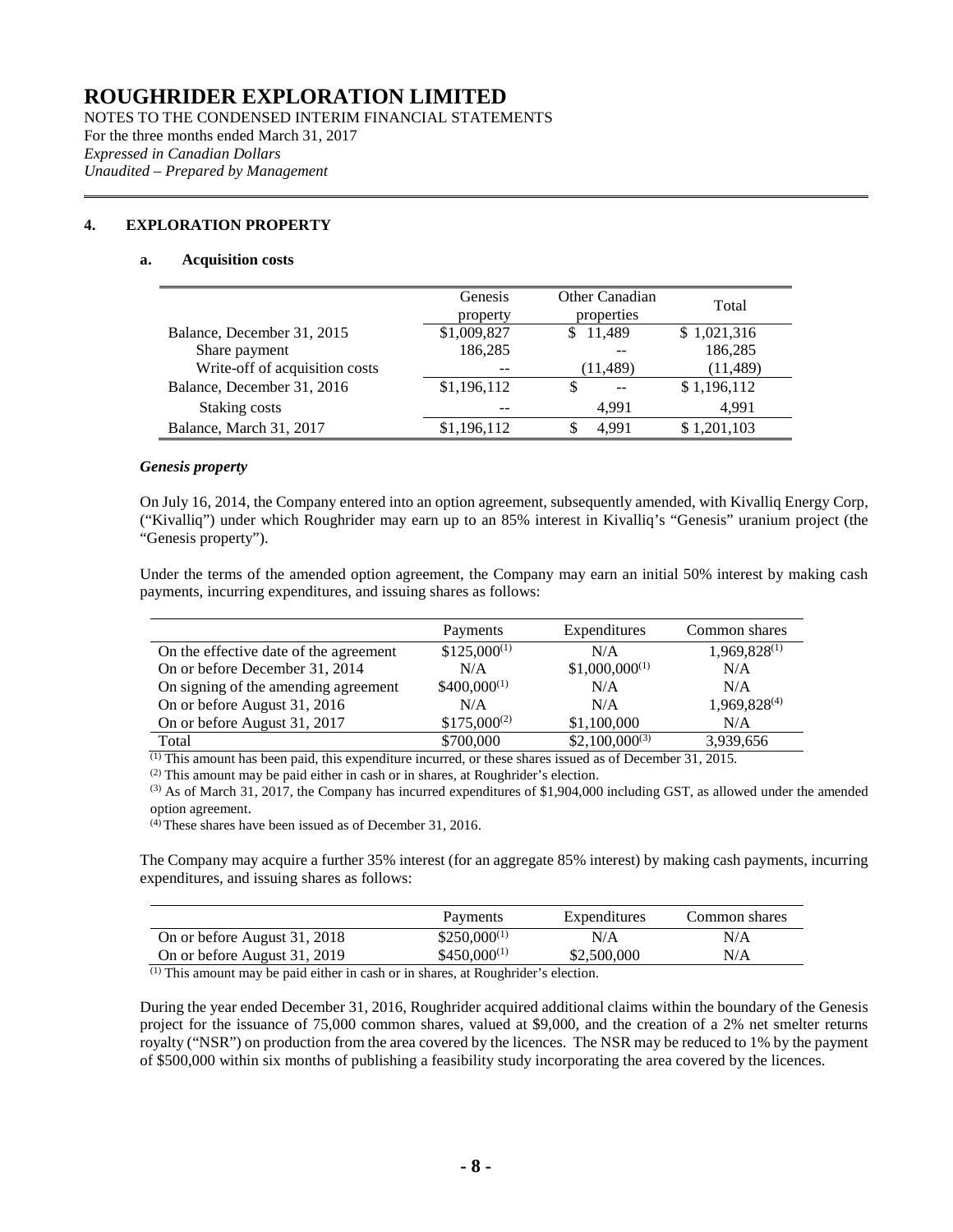NOTES TO THE CONDENSED INTERIM FINANCIAL STATEMENTS For the three months ended March 31, 2017 *Expressed in Canadian Dollars Unaudited – Prepared by Management*

#### **[4.](#page-7-0) EXPLORATION PROPERTY** (cont'd)

#### *Other Canadian properties*

On March 6, 2017, the Company entered into a letter agreement with Commander Resources Ltd. ("Commander") to acquire up to a 100% interest in Commander's Sabin zinc-copper-silver property in Northwestern Ontario, Canada, by paying a total of \$1,100,000 in cash payments, completing \$4,500,000 in exploration expenditures, and issuing a total of 4,400,000 common shares of the Company over a nine year period. Commander retains a 1% NSR on claims where the NSR held by all other parties is not greater than 2%. The transaction is subject to, among other items, completion of due diligence and various third party and regulatory approvals.

During the period ended March 31, 2017 the Company staked certain claims contiguous to the Sabin property in Northwestern Ontario, Canada at a cost of \$4,991.

#### **b. Exploration expenses**

The Company incurred the following exploration expenditures during the three months ended March 31, 2017 and 2016:

|                                    |    | March 31, | March 31, |
|------------------------------------|----|-----------|-----------|
|                                    |    | 2017      | 2016      |
| Geological consulting              | \$ | 5,968     | \$        |
| Geophysical survey (data analysis) |    | 4,364     |           |
| Geophysical survey (ground)        |    | 348       |           |
| Materials                          |    | 250       |           |
| Personnel time                     |    |           | 13,000    |
| Travel                             |    | 1,172     |           |
|                                    |    |           |           |
| Total                              | S  | 12,102    | 13,000    |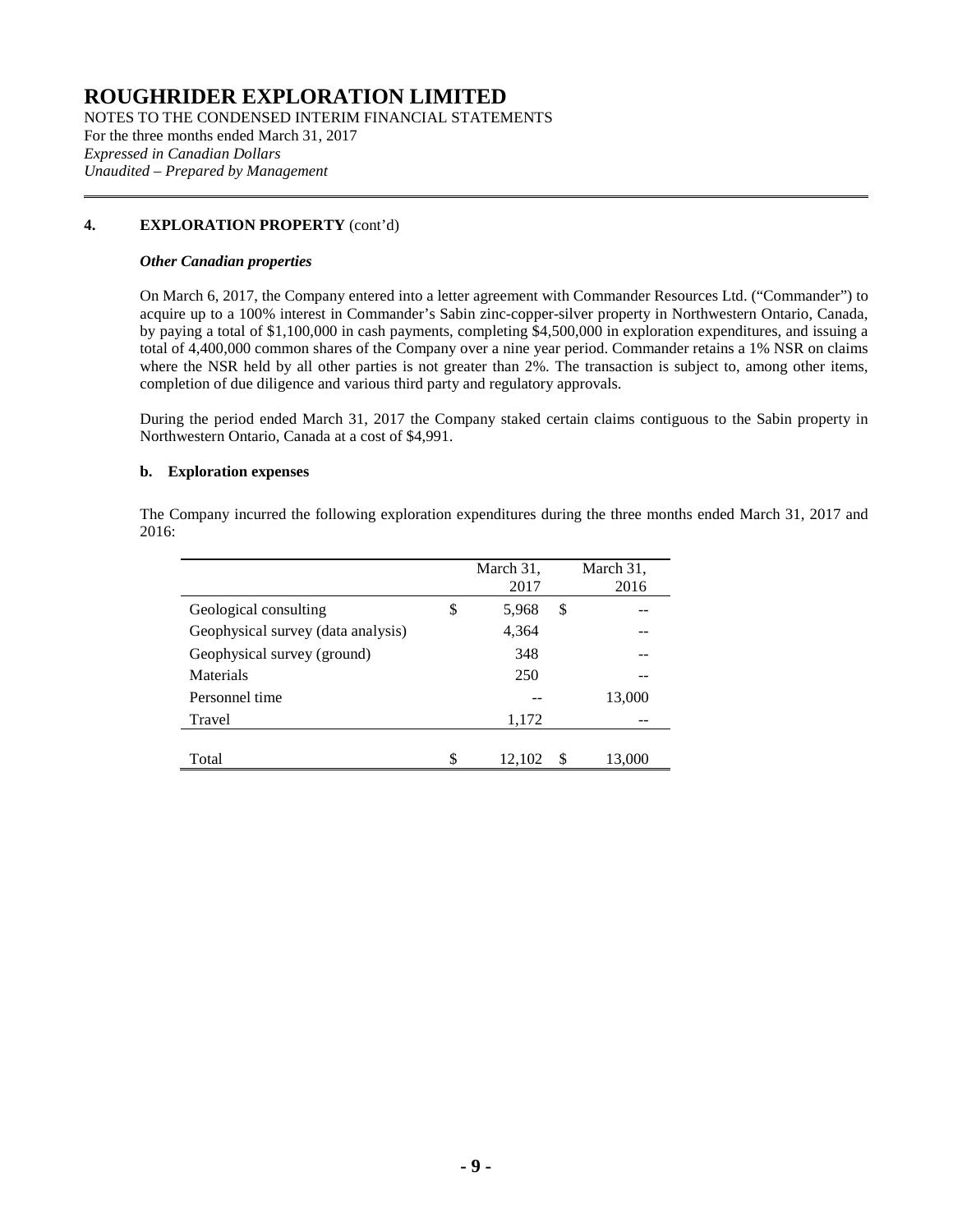NOTES TO THE CONDENSED INTERIM FINANCIAL STATEMENTS For the three months ended March 31, 2017 *Expressed in Canadian Dollars Unaudited – Prepared by Management*

#### **5. FLOW THROUGH PREMIUM LIABILITY**

On December 30, 2016, the Company completed a flow-through private placement of 5,101,000 flow-through shares at a price of \$0.06 per share for gross proceeds of \$306,060. A \$51,010 flow-through share premium liability was recorded pursuant to this financing. Upon incurring qualifying expenditures of \$12,102 for the period ended March 31, 2017, the flow-through share premium liability was partially extinguished, and a recovery of this liability was recorded in the Statements of Loss and Comprehensive Loss, in the amount of \$2,017 (March 31, 2016 - \$1,625).

#### **6. CAPITAL STOCK**

#### **Authorized:**

Unlimited common shares with no par value and unlimited preferred shares with no par value.

#### **Issuances**

On February 2, 2016, the Company completed a private placement of 1,035,147 common shares at a price of \$0.07 per share for gross proceeds of \$72,460. Each unit consisted of one common share and one warrant. Each whole warrant entitles the holder to purchase one common share at a price of \$0.12 per share until February 1, 2018. The Company paid cash finder's fees of \$3,000 and issued 42,857 finder's warrants valued at \$1,300. The finder's warrants have the same terms as the warrants bundled in the units. The Company incurred additional costs of \$1,619 in connection with this financing.

On May 30, 2016, the Company acquired additional exploration property in exchange for the issuance of 75,000 shares valued at \$9,000 and a 2% NSR royalty on the property. The NSR may be reduced to 1% by the payment of \$500,000 within six months of publishing a feasibility study incorporating the area covered by the licences. The Company incurred additional costs of \$534 in connection with this acquisition.

On August 30, 2016, the Company made a share payment to Kivalliq of 1,969,828 shares which was due under the Genesis property option agreement described in Note 4. These shares were issued at a price of \$0.09 for a total value of \$177,285.

On December 30, 2016, the Company closed the first tranche of a flow-through private placement of 5,101,000 flowthrough units (the "FT Units") at a price of \$0.06 per FT Unit for aggregate proceeds of \$306,060 and an aggregate of 5,150,000 non-flow-through common shares (the "Non-FT Shares") at a price of \$0.05 per Non-FT Share for aggregate proceeds of \$257,500. The FT Units consist of one flow-through common share and one half of one share purchase warrant. Each whole warrant entitles the holder to purchase one non-flow-through common share at a price of \$0.10 per common share until December 30, 2018. The Company paid cash finder's fees of \$14,704 and issued 245,070 finder's warrants with a Black-Scholes valuation of \$6,684. The finder's warrants have the same terms as the warrants bundled in the units. The Company incurred additional costs of \$22,963 in connection with this financing.

On January 5, 2017, the Company closed the final tranche of the non-brokered private placement financing and issued 200,000 additional non-flow through shares ("Non-FT Shares") at a price of \$0.05 per Non-FT Share for proceeds of \$10,000. The Company incurred additional costs of \$321 in connection with this financing.

#### **Escrowed shares**

As at March 31, 2017, the Company has 486,000 shares held in escrow (March 31, 2016 – 1,458,000). Tranches of 15% (486,000 shares each) were released on January 16, 2015, July 16, 2015, January 16, 2016 and July 16, 2016 and January 16, 2017. The final tranche of 15% will be released on July 16, 2017.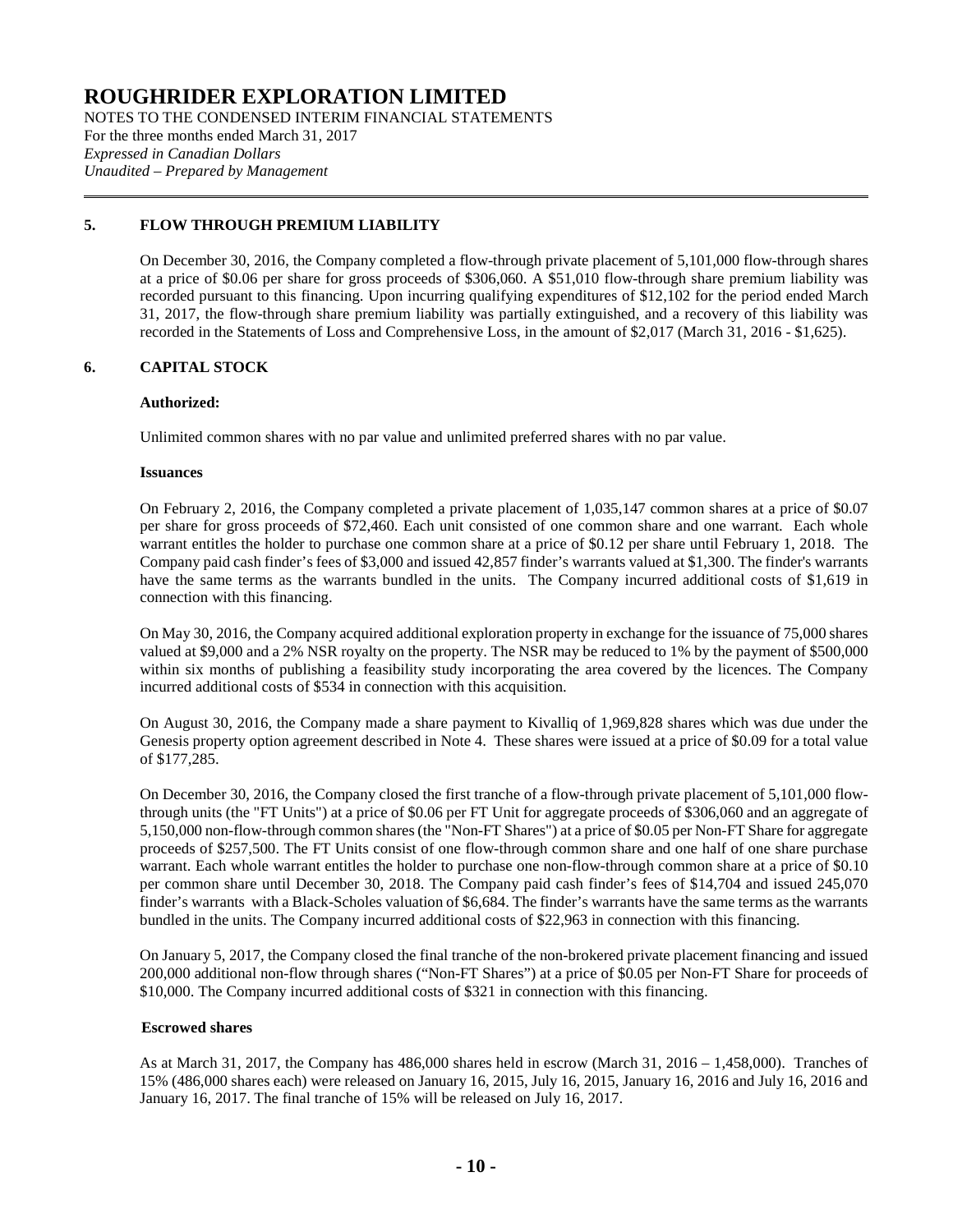NOTES TO THE CONDENSED INTERIM FINANCIAL STATEMENTS For the three months ended March 31, 2017 *Expressed in Canadian Dollars Unaudited – Prepared by Management*

#### **6. CAPITAL STOCK** (cont'd)

#### **Stock options**

The Company has established a share purchase option plan whereby the Board of Directors may grant options to directors, officers, employees or consultants. The goal of this plan is to more closely align the interests of optionholders with the interests of shareholders.

The Company has been authorized by its shareholders to grant stock options numbering up to ten percent (10%) of the number of common shares issued and outstanding. Under the plan, the exercise price of each option shall be determined by the directors but will in no event be less than the discount market price for the common shares. Stock options granted are subject to a maximum term of 10 years and vest at the discretion of the Board of Directors. Options granted to consultants performing investor relations activities shall vest over a minimum of 12 months with no more than one quarter of such options vesting in any 3 month period.

Details of stock option activity are as follows:

|                                    | Number of options | Weighted average<br>exercise price |
|------------------------------------|-------------------|------------------------------------|
| Outstanding, December 31, 2015     | 1,950,000         | \$0.22                             |
| Granted                            | 450,000           | \$0.10                             |
| Outstanding, December 31, 2016 and |                   |                                    |
| March 31, 2017                     | 2,400,000         | \$0.20                             |

The following table summarizes information about stock options outstanding and exercisable to directors, officers, employees and consultants as at March 31, 2017:

| Grant date    | Expiry date   | Exercise<br>price | Number of options<br>outstanding and<br>exercisable | Remaining<br>contractual life |
|---------------|---------------|-------------------|-----------------------------------------------------|-------------------------------|
| Aug. 7, 2014  | Aug. 7, 2019  | \$0.22            | 1,950,000                                           | $2.35$ years                  |
| Feb. 1, 2016  | Feb. 1, 2021  | \$0.12            | 250,000                                             | 3.84 years                    |
| Dec. 20, 2016 | Dec. 20, 2021 | \$0.07            | 200,000                                             | 4.73 years                    |

The fair values of stock options granted were calculated using the Black-Scholes Option Pricing Model, based on the following weighted average assumptions:

|                                 | March 31, 2017 | December 31, 2016 |
|---------------------------------|----------------|-------------------|
| Exercise price                  | --             | \$0.10            |
| Average risk-free interest rate | --             | 0.88%             |
| Expected dividend yield         |                | $0.00\%$          |
| Expected stock price volatility |                | 120.74%           |
| Expected life                   |                | 5.00 years        |
| Value per option                |                | \$0.047           |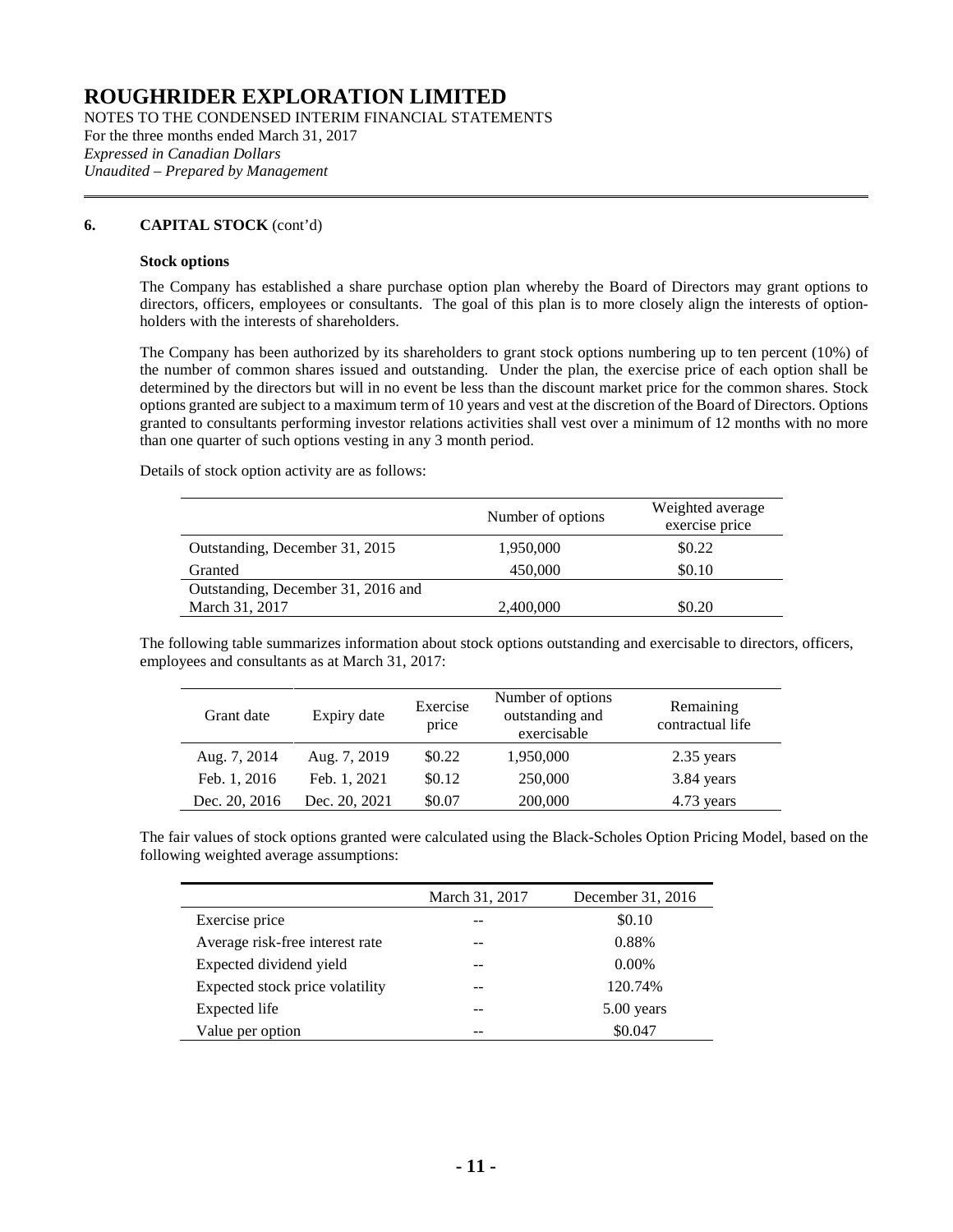NOTES TO THE CONDENSED INTERIM FINANCIAL STATEMENTS For the three months ended March 31, 2017 *Expressed in Canadian Dollars Unaudited – Prepared by Management*

#### **6. CAPITAL STOCK** (cont'd)

#### **Warrants**

Details of warrant activity are as follows:

|                                    | Number of<br>warrants | Weighted<br>average<br>exercise price |
|------------------------------------|-----------------------|---------------------------------------|
| Outstanding, December 31, 2015     | 7,653,896             | \$0.32                                |
| <b>Issued</b>                      | 3,873,574             | \$0.11                                |
| Expired                            | (603, 420)            | \$0.21                                |
| Outstanding, December 31, 2016 and |                       |                                       |
| March 31, 2017                     | 10,924,050            | \$0.25                                |

As at March 31, 2017, the outstanding stock purchase warrants were as follows:

| Expiry date                                  | Exercise price | Number of warrants | Remaining<br>life (years) |
|----------------------------------------------|----------------|--------------------|---------------------------|
| July 16, 2017                                | \$0.35         | 6,264,226          | 0.29                      |
| December 31, 2017                            | \$0.12         | $786,250^{(1)}$    | 0.75                      |
| February 1, 2018                             | \$0.12         | $1,078,004^{(2)}$  | 0.84                      |
| December 30, 2018                            | \$0.10         | $2,795,570^{(3)}$  | 1.75                      |
| Weighted average remaining contractual life: | 0.75           |                    |                           |

 $(1)$  67,500 of which are finder's warrants

 $(2)$  42,857 of which are finder's warrants

 $(3)$  245,070 of which are finder's warrants

The fair values of the finder's warrants issued were calculated using the Black-Scholes Option Pricing Model, based on the following weighted average assumptions:

|                                 | March 31, 2017 | December 31, 2016 |
|---------------------------------|----------------|-------------------|
| Exercise price                  |                | \$0.10            |
| Average risk-free interest rate |                | 0.76%             |
| Expected dividend yield         |                | $0.00\%$          |
| Expected stock price volatility |                | 110.31%           |
| Expected life                   |                | $2.00$ years      |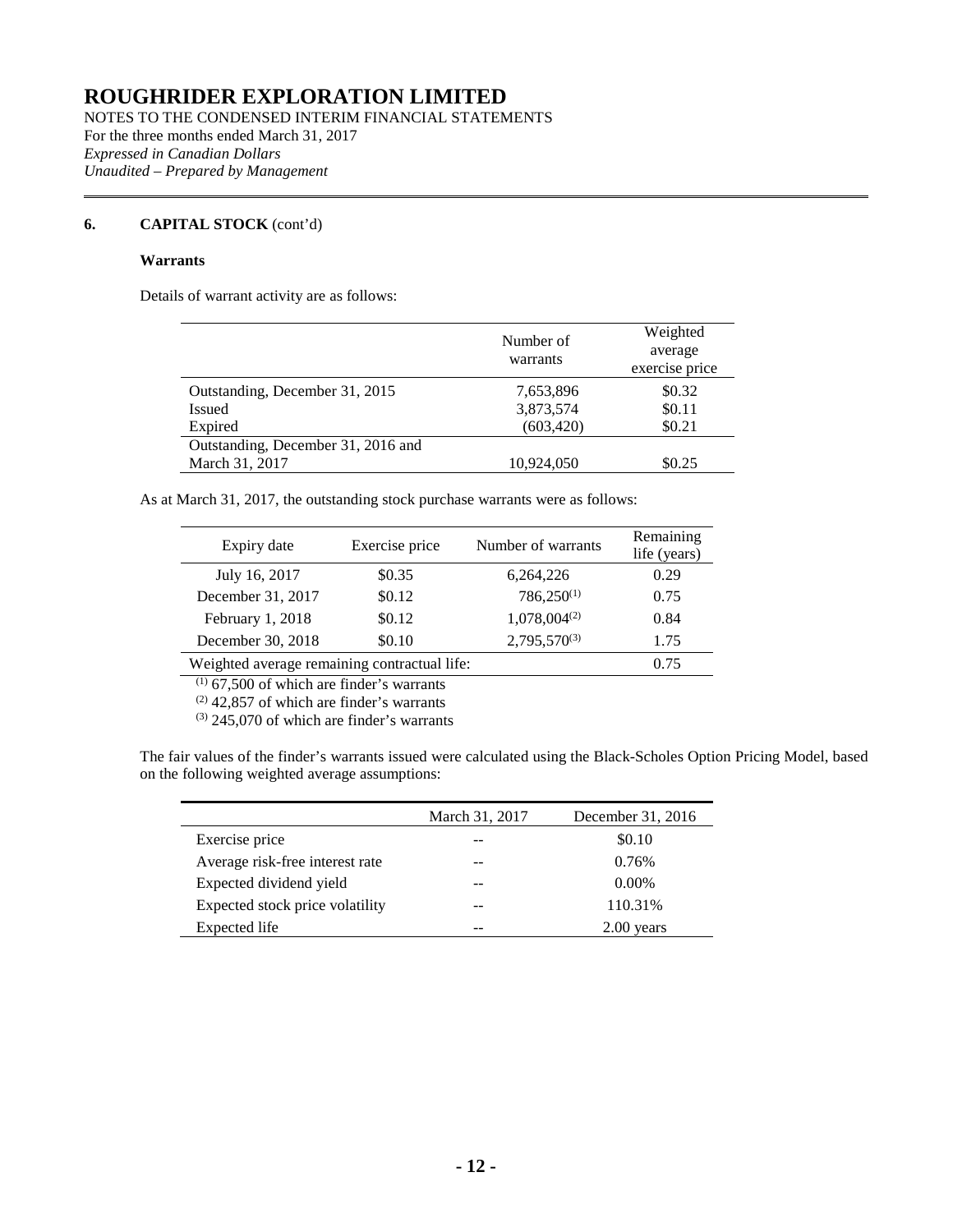NOTES TO THE CONDENSED INTERIM FINANCIAL STATEMENTS For the three months ended March 31, 2017 *Expressed in Canadian Dollars Unaudited – Prepared by Management*

#### **7. RELATED PARTY TRANSACTIONS**

Related parties and related party transactions impacting the accompanying financial statements are summarized below and include transactions with the following individuals or entities:

#### **Key management personnel:**

Key management personnel are those persons that have the authority and responsibility for planning, directing and controlling the activities of the Company, directly or indirectly. Key management includes executive and nonexecutive members of the Company's Board of Directors, a corporate officer and a vice president. For the period ended March 31, 2017, an officer and a vice president of the Company were paid compensation of \$53,750 (March 31, 2016 - \$67,000) which is included in salaries, marketing and in exploration expenses. During the period ended March 31, 2016, 250,000 stock options were granted to one director. During the same period, non-executive members of the Company's Board of Directors received no cash compensation or stock options.

#### **Other related parties:**

During the three months ended March 31, 2017:

- a) Legal services valued at \$11,479 (March 31, 2016 \$2,000) were received from a law firm for which one of the directors of the Company is a partner, and
- b) Administrative services valued at \$1,587 (March 31, 2016 \$Nil) were received from a company owned by a director and officer of the Company.

As at March 31, 2017, the Company owed \$26,843 (2016 – \$39,000) to related parties, which is included in accounts payable and accrued liabilities.

#### **8. CAPITAL DISCLOSURES**

The Company manages its common shares, options and warrants as capital, each components of shareholders' equity. As at March 31, 2017, the Company's shareholders' equity was \$1,454,224. As the Company is an exploration-stage mining company, its principal source of funds is from the issuance of common shares (See Note 1). When managing the capital structure, the Company's competing objectives are to minimize the number of shares issued and to raise sufficient capital to both safeguard its ability to continue as a going concern, and to execute near-term exploration objectives. The Company has not established any quantitative capital management criteria as the competing objectives require subjective analysis.

The Company is not subject to any externally imposed capital requirements.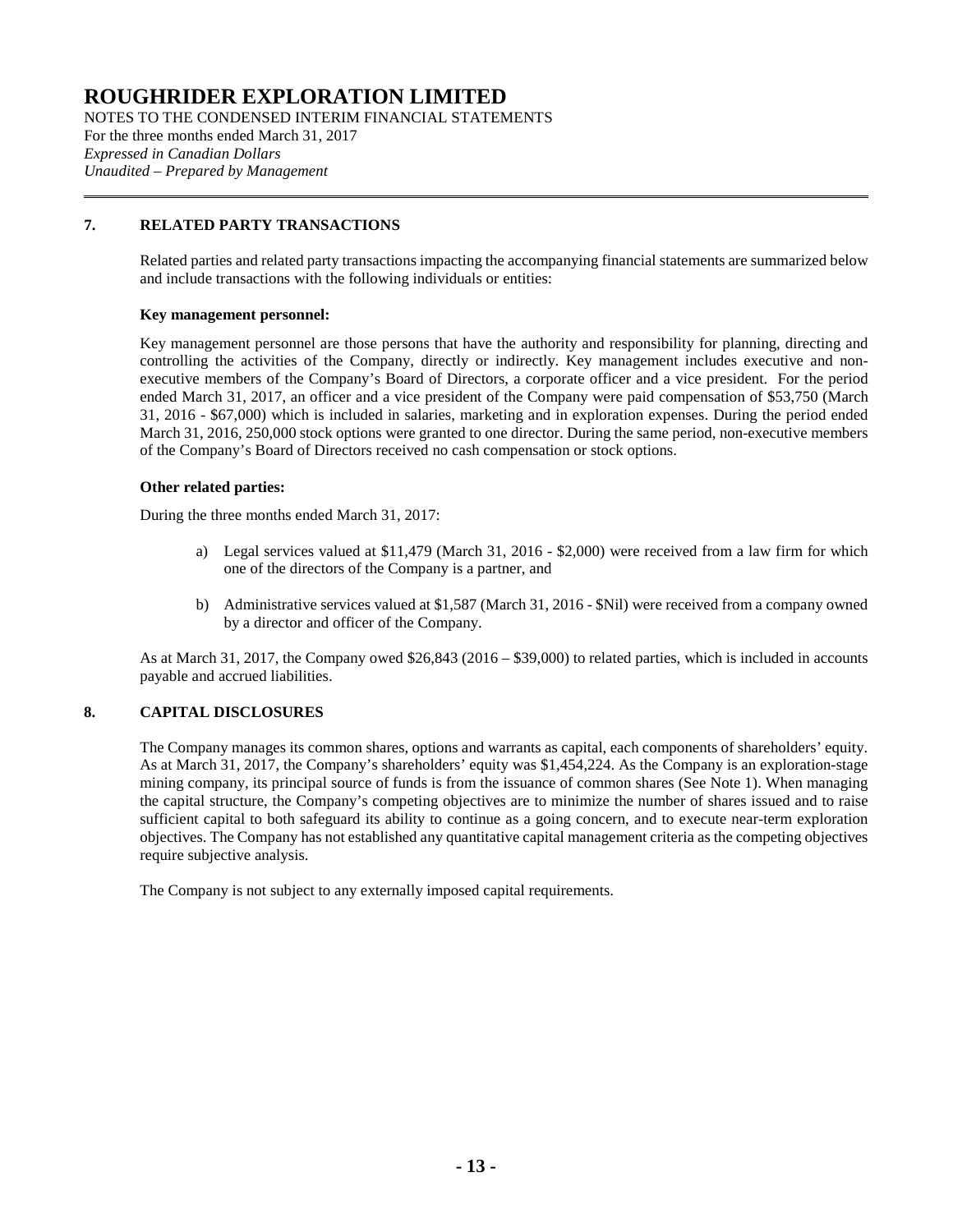NOTES TO THE CONDENSED INTERIM FINANCIAL STATEMENTS For the three months ended March 31, 2017 *Expressed in Canadian Dollars Unaudited – Prepared by Management*

#### **9. FINANCIAL INSTRUMENTS AND RISK MANAGEMENT**

#### **Financial risk factors**

The Company's risk exposures and the impact on the Company's financial statements are summarized below.

#### *Credit risk*

Financial instruments that potentially subject the Company to a significant concentration of credit risk consist primarily of cash and cash equivalents. The Company limits its exposure to credit loss by placing its cash with a major Canadian bank. The Company's only significant receivable at March 31, 2017 relates to a sales tax refund from the Government of Canada, who is not considered a default risk.

#### *Liquidity risk*

All of the Company's current financial liabilities are anticipated to mature within the next fiscal period. The Company intends to settle these with funds from its positive working capital position.

#### *Market risk*

Market risk is the risk of loss that may arise from changes in market factors such as interest rates, commodity prices, equity prices, and foreign currency fluctuations.

#### *a) Interest rate risk*

Interest rate risk on cash and cash equivalents is minimal because these investments generally have a fixed yield rate. As at March 31, 2017 the Company did not have any interest bearing debt.

#### *b) Foreign currency risk*

The Company could be exposed to foreign currency risk on fluctuations related to cash, and accounts payable and accrued liabilities that are denominated in a foreign currency. As at March 31, 2017, the Company did not have any significant exposure to foreign currencies and so considers foreign currency risk insignificant to the Company at present.

#### *c) Price risk*

The Company may at times have limited indirect exposure to price risk with respect to commodity and equity prices. Equity price risk is defined as the potential adverse impact on the Company's earnings due to movements in individual equity prices or general movements in the level of the stock market. Commodity price risk is defined as the potential adverse impact on earnings and economic value due to commodity price movements and volatilities.

#### **10. SEGMENTED INFORMATION**

The Company has one reportable operating segment being the acquisition, exploration and evaluation of exploration properties. The total assets attributable to geographical locations relate primarily to exploration properties and are located in Canada.